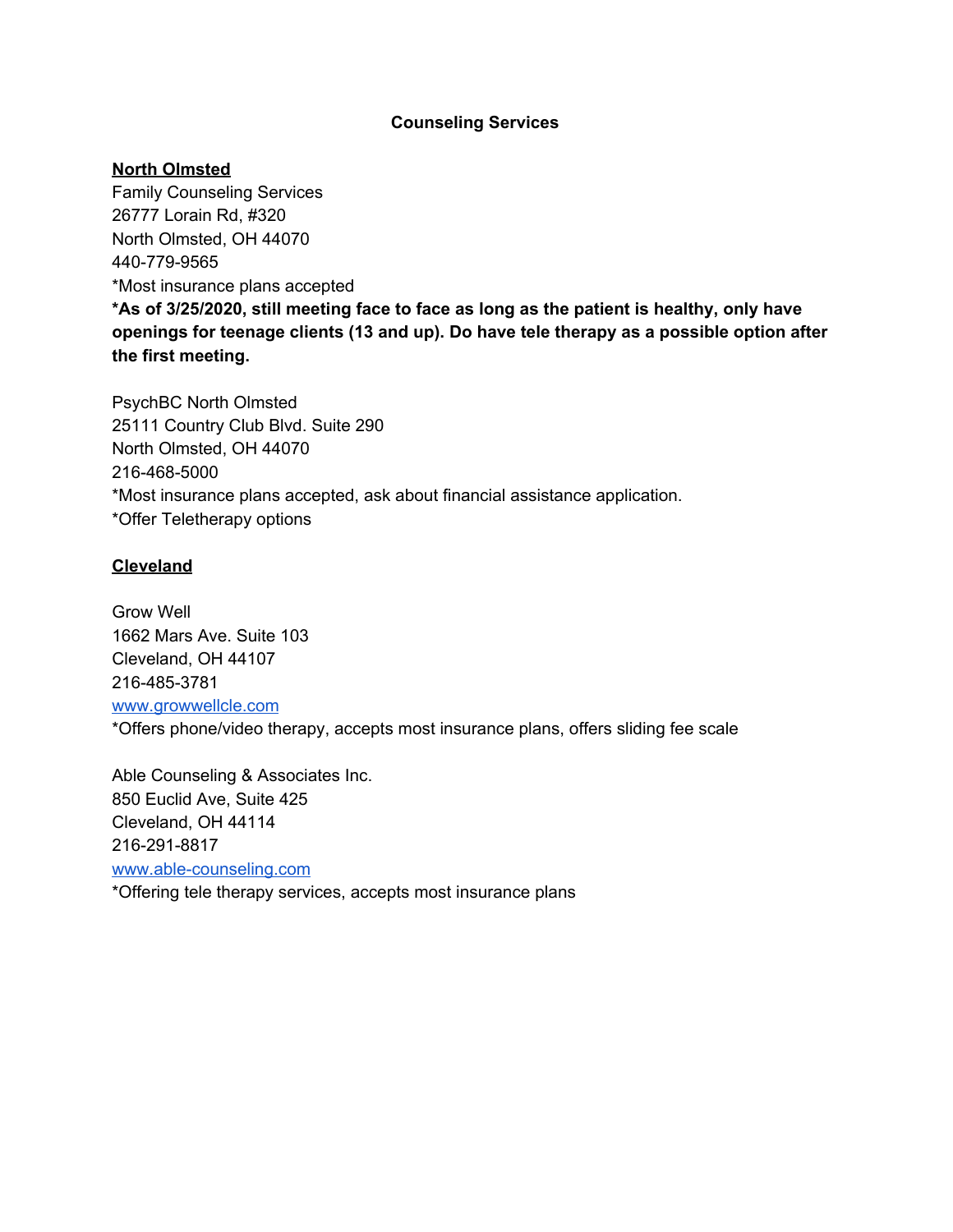Ebb and Flow Counseling and Wellness 1267 W. 9th St. , Suite 350 Cleveland, OH 44113 216-543-5232 Lakewood location 14900 Detroit Ave.,Suite 206 Lakewood, OH 44107 Email:[hello@ebbandflowcounseling.com](mailto:hello@ebbandflowcounseling.com) [www.ebbandflowcounseling.com](http://www.ebbandflowcounseling.com/) \*Currently offering tele therapy services, ask about insurance plans accepted, sliding fee scale

#### **Westlake**

The Child and Family Counseling Center of Westlake Regency Centre 26032 Detroit Rd. Suite 1 Westlake, OH 44145 440-250-9414 \*Ask about accepted insurances

Samantha Willi 24600 Center Ridge Rd. Ste. 220 Westlake, OH 44145 440-379-1274 \*Most insurances accepted, sliding fee scale available

## **Strongsville/Middleburg Heights**

Strongsville Family Counseling 12645 Pearl Rd. Strongsville, OH 44136 440-238-0008 \*Offer tele therapy sessions, most insurance plans accepted

Strongsville Psychological Services 7370 Engle Rd. Middleburg Heights, OH 44130 440-234-9955 \*Call to ask about insurance plans accepted, offering tele therapy services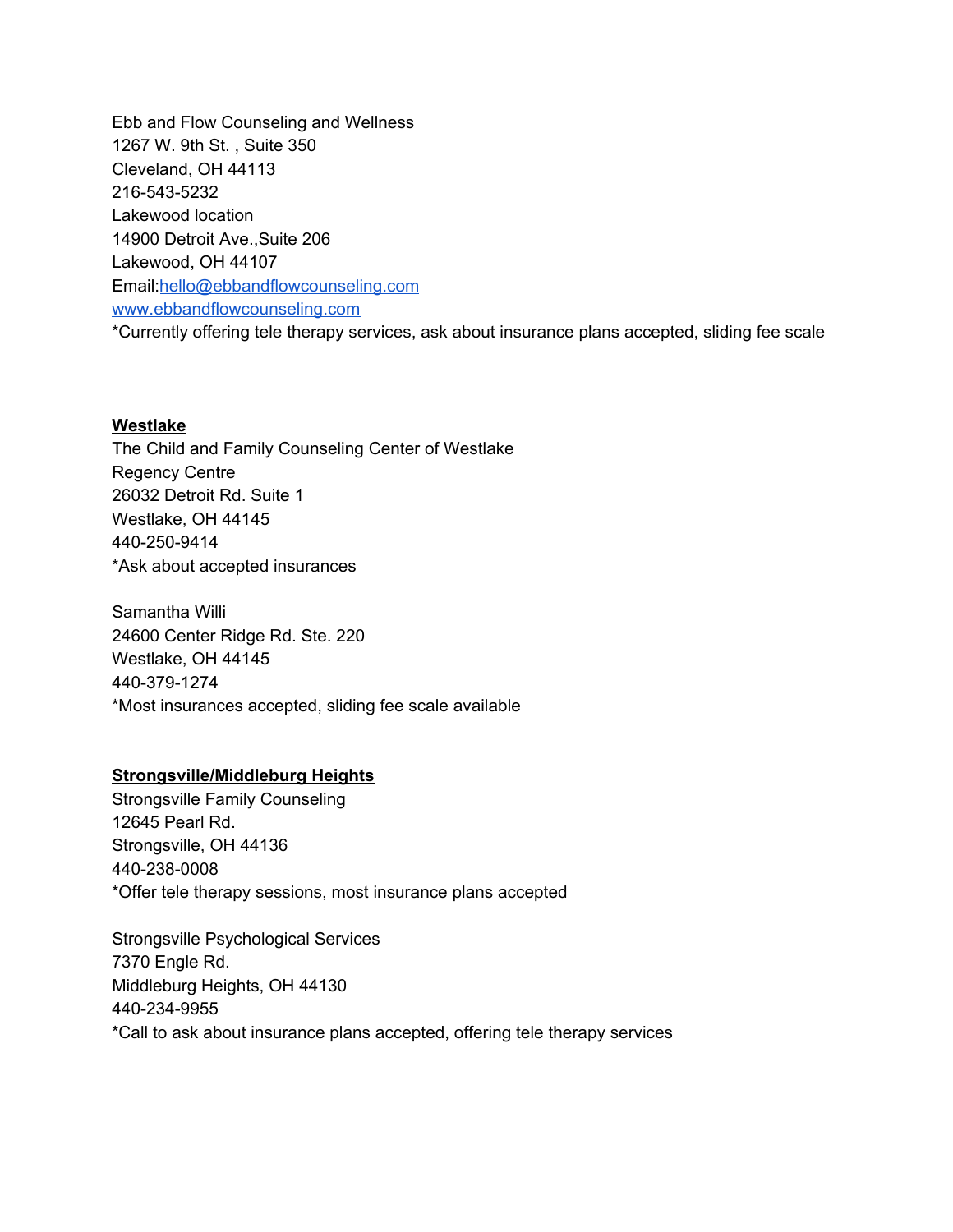Nancy Lowrie and Associates, LLC (open 7 days a week) 11565 Pearl Rd. Suite 200 Strongsville, OH 44136 440-846-0862 \*Most insurance plans accepted, tele therapy options

Gabriel Group Counseling 16600 Sprague Rd. Suite 245 Middleburg Heights, OH 44130 440-471-7918 \*Most insurance plans accepted, offer sliding fee scale, phone/video counseling services

## **Lorain/Elyria/Avon**

Hope Counseling and Consultation Services 6145 Park Square Dr. Unit 1, Lorain, OH 44053 440-370-3007 Email:[info@christysamms.com](mailto:info@christysamms.com) [www.hopecounselingcs.com](http://www.hopecounselingcs.com/) \*Offers tele therapy, call to ask about insurance plans that accepted

Firelands Counseling and Recovery 6150 Park Square Dr. Lorain, OH 44053 440-984-3882 [www.firelands.com](http://www.firelands.com/)

\*Offers tele therapy, still meeting in person as long as the client is healthy and has no symptoms, accepts most insurance and offers a sliding fee scale.

The Nord Center 6140 South Broadway Lorain, OH 44053 440-233-7232 [www.nordcenter.org](http://www.nordcenter.org/)

\*Currently offering teletherapy, phone counseling services, offers sliding fee scale for those without insurance

Psych and Psych 750 South Abbe Rd. Elyria, OH 44035 440-323-5121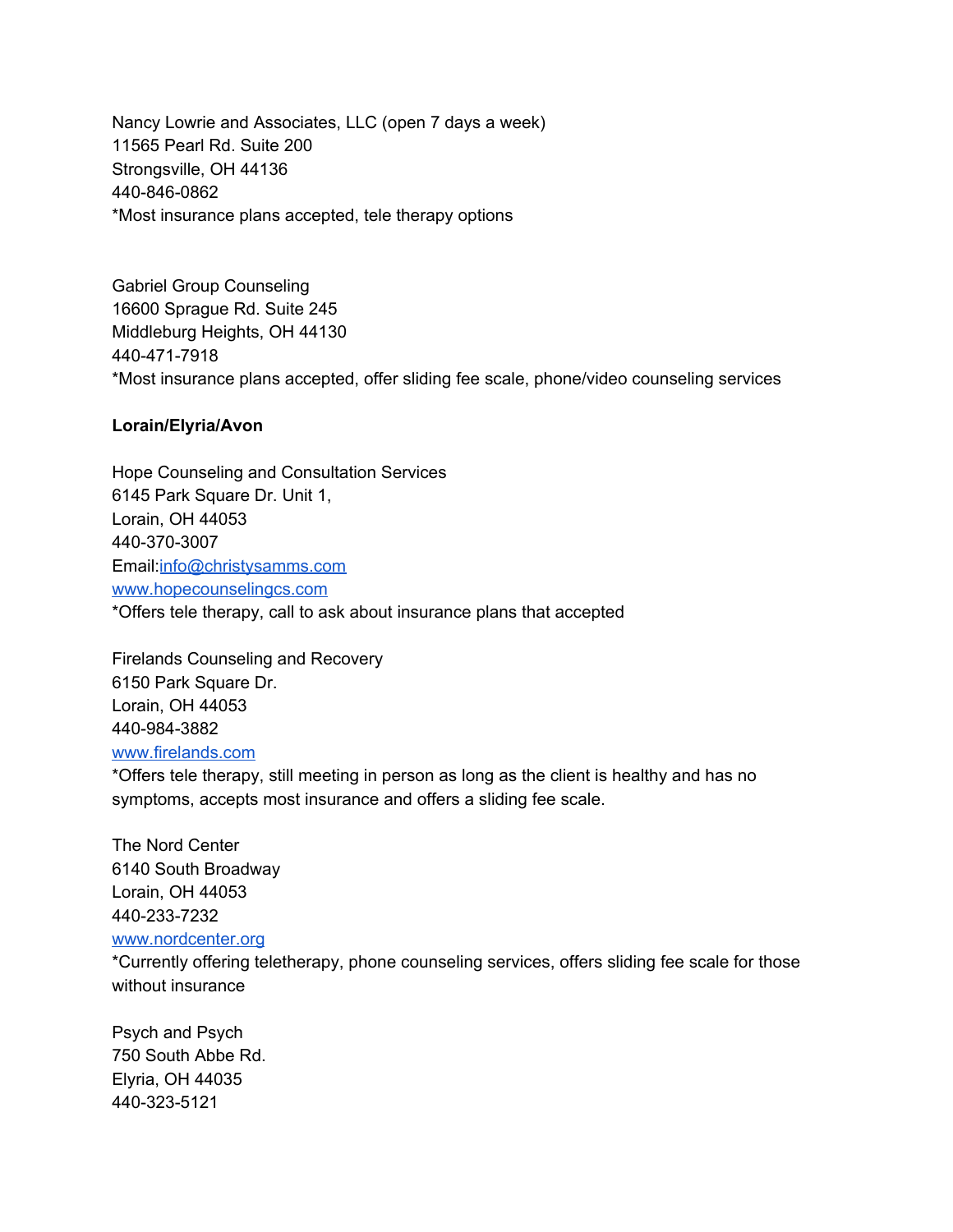Email:[tschmidt@psychandpsych.com](mailto:tschmidt@psychandpsych.com) [www.psychandpsych.com](http://www.psychandpsych.com/)

\*Offering telephone therapy, accepts most insurances, call about sliding fee scale.

PsychBC of Avon 1426 Center Rd. Avon, OH 44011 216-468-5000 [www.psychbc.com](http://www.psychbc.com/) \*Currently offering tele therapy services, accepts most insurance, ask about sliding scale

Western Reserve Counseling 223 Miller Rd. Avon Lake, OH 44012 440-822-8248 [www.westernreservecounseling.com](http://www.westernreservecounseling.com/) \*Offering Teletherapy services, call about insurance plans accepted.

## **Fairview Park**

Center for Effective Living, Inc 20800 Westgate, Suite 200 Fairview Park, OH 44126 440-276-3462 [www.effective-living.com](http://www.effective-living.com/) \*Offering tele therapy services, most insurance plans accepted, sliding fee scale

OCD & Anxiety Center of Cleveland 19220 Lorain Rd., Suite 203 Fairview Park, OH 44126 216-201-9775 [www.ocdandanxietycenterofcleveland.com](http://www.ocdandanxietycenterofcleveland.com/) \*Offering tele therapy services, ask about insurance plans accepted,

Colors+ Counseling, LLC 21139 Lorain Rd. #12 Fairview Park, OH 44126 330-529-5667 Email: [kpepera@colorsplus.org](mailto:kpepera@colorsplus.org) [www.colorsplus.org](http://www.colorsplus.org/)

\*Offering tele therapy services, ask about insurance plans accepted, sliding fee scale offered